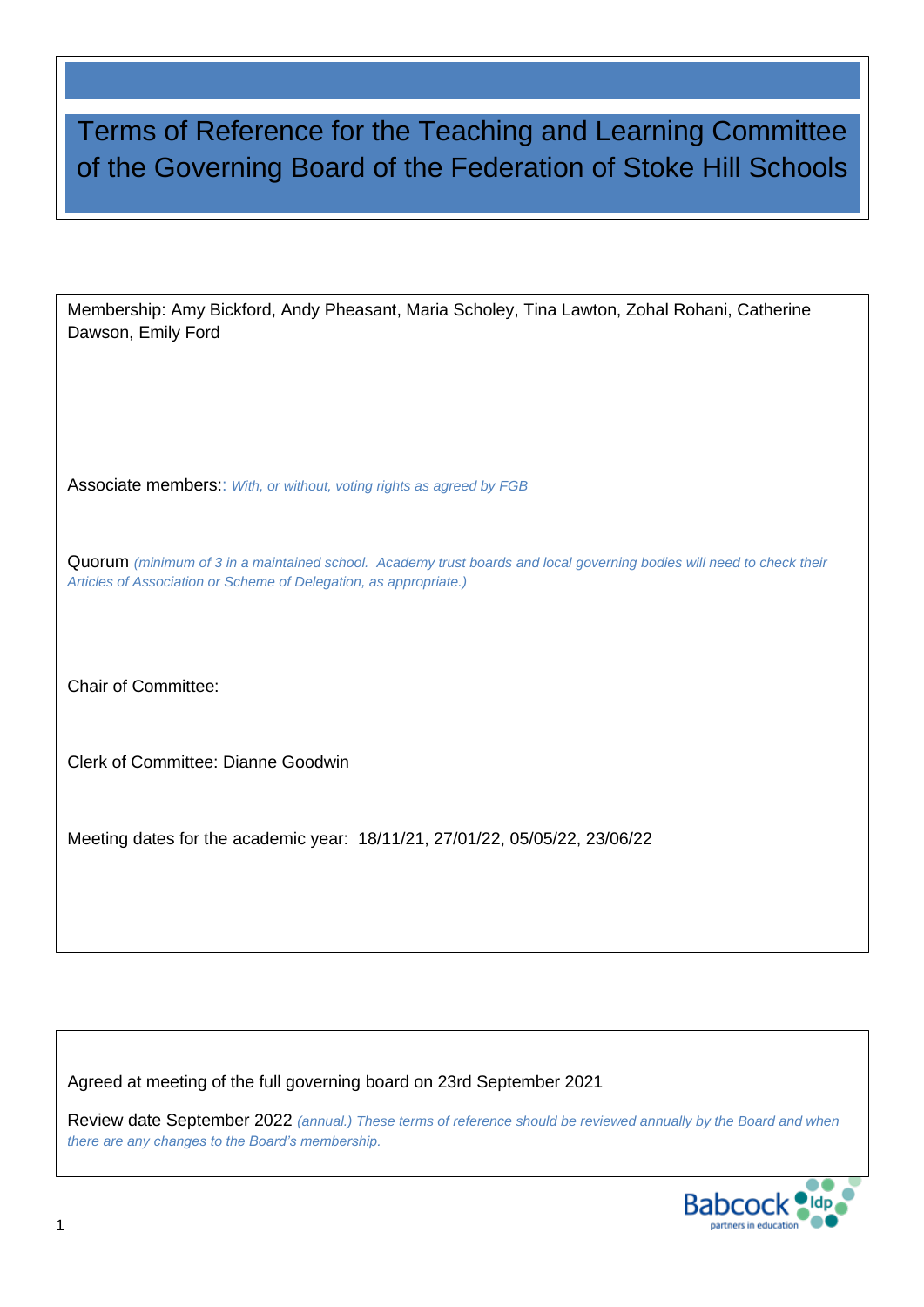### **The governing board responsibilities for teaching and learning including links with parents**

The governing board is the strategic lead for the school and has a vital role to play in making sure every child gets the best possible education. For maintained schools this is reflected in the law, which states that the purpose of maintained school governing boards is to 'conduct the school with a view to promoting high standards of educational achievement at the school'**.** The Governance Handbook also states that one of the core functions of the governing board is: *'Holding executive leaders to account for the educational performance of the organisation and its pupils, and the effective and efficient performance management of staff'*. They should do this by making sure they have at least one governor/trustee with specific skills and experience of performance data, and by asking questions such as:

- Which groups of pupils are the highest and lowest performing, and why? Do you have credible plans for addressing underperformance or less than expected progress? How will we know that things are improving?
- Which year groups or subjects get the best and worst results and why? How does this relate to the quality of teaching across the school? What is your strategy for improving the areas of weakest performance?
- How are you going to raise standards for all children, including the most and least able, those with special educational needs, those receiving free school meals, boys and girls, those of a particular ethnicity, and any who are currently underachieving?
- Have your decisions been made with reference to external evidence, such as Ofsted's Data Dashboard, Analyse School Performance service (formerly RAISEonline), Fischer Family Trust etc. How will you know if your approach is working? Will the impact of decisions and interventions be monitored and supported?
- Is this a happy school with a positive learning culture? What is our track record on attendance, behaviour and bullying? Are safeguarding procedures securely in place? What are we doing to address any current issues, and how we will know if it is working?
- How good is our wider offer to pupils? Is the school offering a good range of sports, arts and voluntary activities? Is school food healthy and popular?
- Do we listen to what pupils and parents are telling us?

Many governors may not be familiar with looking at and understanding data. There is a large volume of data available. It is essential that every governing board has at least one governor with the skills to understand and interpret the full detail of the performance data available. These governors should make sure that the wider governing board has a accurate understanding of the school's performance. They should identify from the data the issues that most need to be discussed. Other governors/trustees should learn from them and undertake any available training opportunities to improve their confidence and skills in looking at data.

### **Best Value**

The board will ensure the principles of Best Value are followed when making decisions. The principles of best value are:

- Challenge why, how and by whom an activity is carried out;
- Compare performance against other schools and between parts of each school;
- Consult involving stakeholders, especially pupils and parents;
- Compete as a means of securing efficient and effective services.

#### **Withdrawal**

Any governor or associate member employed to work at the school, other than the headteacher, **must** withdraw from the meeting for discussions and decisions concerning the pay or performance of anyone employed at the school. The Headteacher must withdraw if his or her pay or performance is being discussed. Any governor or associate member must withdraw where there may be a conflict of interests with items declared on the 'Register of Business Interests' form. The clerk must withdraw for discussions relating to their own pay or performance.

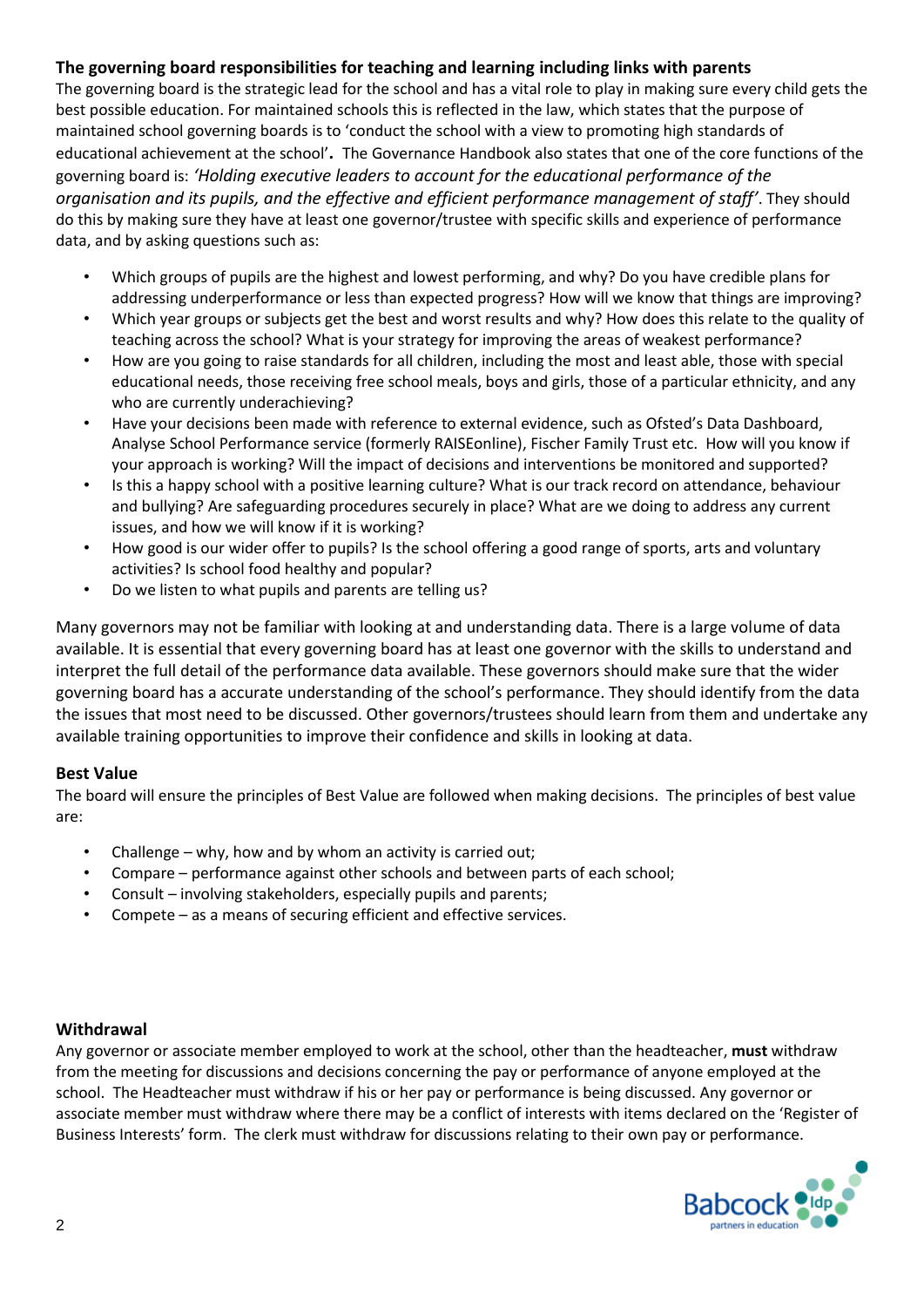### **Matters of Urgency**

These may be dealt with by the chair of governor, chair of the committee and headteacher and reported to the next meeting of the committee or full governing board.

### **Delegation**

Governing boards may use their powers to delegate functions and decisions to committees or individual governor. It is the overall board, however, that in all cases remains accountable in law and to Ofsted for the exercise of its functions. (Governance Handbook.)

### **Levels of Delegation - Decision or Recommendation**

D = **decision** to be taken by the committee and reported to the full governing board in the minutes.

R = the committee to make a **recommendation** to the full governing board, who will make the decision.

*Note from The Governance Consultancy Team: The level of delegated decision making given to a committee needs to be agreed by the full governing board. Full delegation (within legal requirements) is suggested within these terms of reference, but you may wish to set different levels with the committee making more recommendations and fewer decisions. Whatever you decide, make sure there is no duplication between the work of the committee and the full governing board. All delegated decisions must be reported to the full governing board through the minutes from the committee.*

### **Governors and Associate Members serving on the Teaching and Learning Committee will undertake appropriate training in order to fully understand their role including, where possible and appropriate, joining relevant staff training to keep updated.**

*PLEASE NOTE: THESE TERMS OF REFERENCE ASSUME THE BOARD ALSO HAS A SAFEGUARDING LEAD GOVERNOR AND A PUPIL PREMIUM LEAD GOVERNOR. If the board has not adopted these roles the terms of reference for these leads should be included within the responsibilities for the Teaching and Learning Committee.*

### **Curriculum.**

#### **Policies and Documents delegated to this committee:**

(*insert/delete policies and documents as applicable)*

- Collective Worship Policy (Recommended)
- Sex, Relationships and Health Education Policies (Statutory)
- Governor/Trustee Visits Policy or Protocol
- Curriculum information published on school website (Statutory)
- Provider Access Policy & Careers information published on school website (Statutory, years 8 to 13)

| To monitor and evaluate the agreed intent, implementation and impact of the school curriculum. Consider          | D |
|------------------------------------------------------------------------------------------------------------------|---|
| evidence about how effectively the curriculum is achieving its aims for pupils and how this relates to the       |   |
| board's vision for the school. Report to the board.                                                              |   |
| To evaluate information from the headteacher, subject leaders and staff about how the curriculum is taught,      | D |
| evaluated and resourced, report to full governing board.                                                         |   |
| To agree the policies for sex & relationships education, health education and collective worship.                |   |
| To agree the arrangements for educational visits and ensure that they are in line with current guidance (link to | D |
| Health and Safety Lead).                                                                                         |   |
| To ensure the continued knowledge and understanding of governors / trustees in respect of the National           |   |
| Curriculum and/or changes in national programmes which impact on the curriculum.                                 |   |

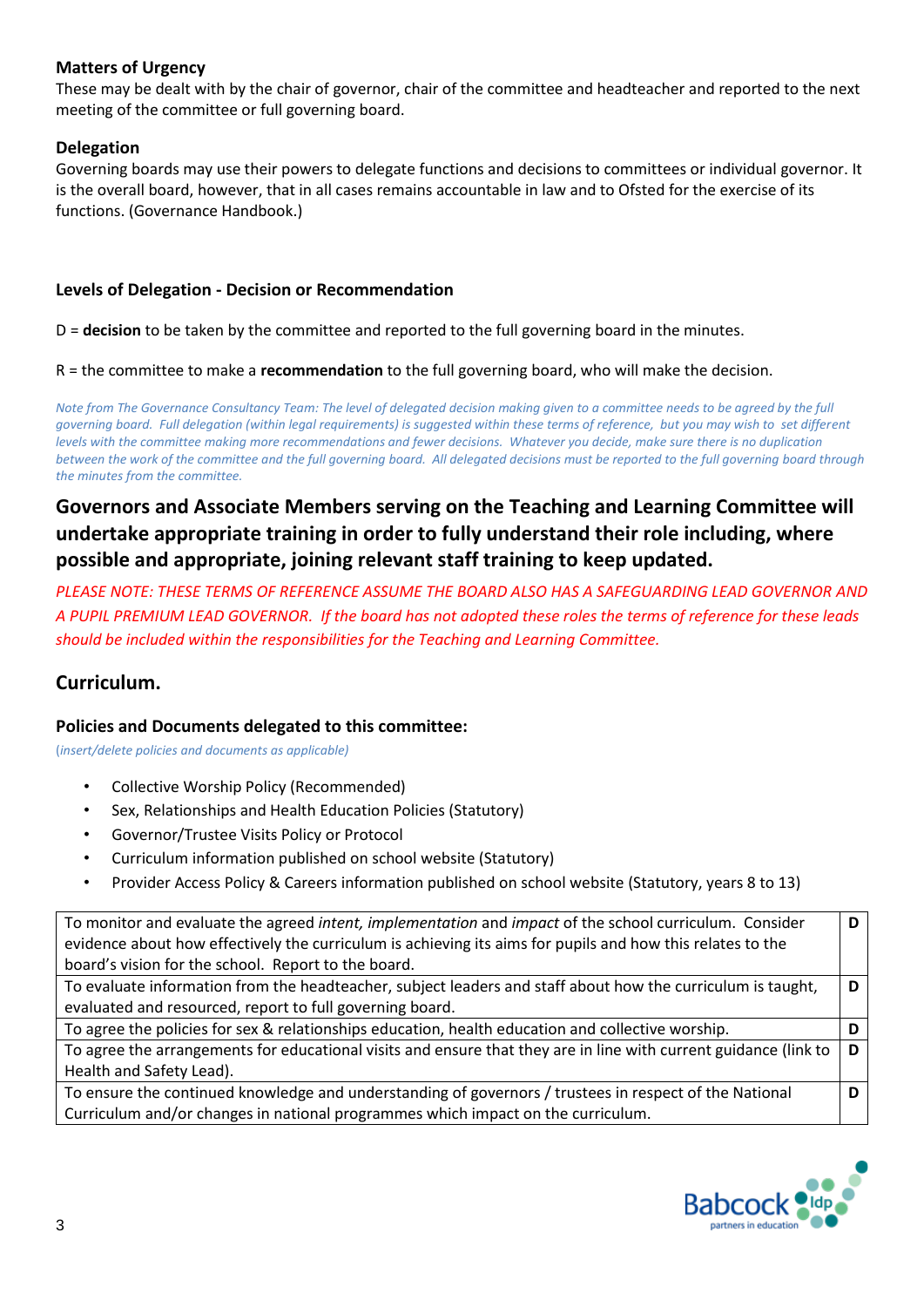| To establish/recommend as appropriate the policy and/or protocol for governor visits to the school. Ensure      | $\mathsf{R}$ |
|-----------------------------------------------------------------------------------------------------------------|--------------|
| all governors are aware of and follow the agreed structure, including submitting appropriate reports to the     |              |
| board, by monitoring its implementation. Have regard for staff wellbeing and work life balance when             |              |
| devising the policy.                                                                                            |              |
| To develop and review a monitoring procedure and cycle for governors (including governor visits) focusing on    | D            |
| specific areas of the curriculum, linked to the School Development Plan (School Improvement Plan).              |              |
| To monitor and evaluate the provisions of the curriculum to account for the needs of children with SEND,        | D            |
| including more able children. Consider evidence to demonstrate how the curriculum is made accessible for all    |              |
| pupils. (Link with SEND/Inclusion lead governor.)                                                               |              |
| Consider if children are taught about mental health and emotional wellbeing as part of a broad and balanced     | D            |
| curriculum.                                                                                                     |              |
| Evaluate the provision for ensuring that pupils are prepared for life in modern Britain and are given           | D            |
| opportunities to develop character and resilience.                                                              |              |
| Monitor and evaluate the range of extra-curricular opportunities available to pupils and the level of uptake by | D            |
| pupils across all age ranges and amongst disadvantaged pupils.                                                  |              |
| To ensure the relevant statutory information relating to the curriculum is published on the school website      | D            |
| including:                                                                                                      |              |
| The content of the curriculum by academic year and subject                                                      |              |
| How parents (including prospective parents) can obtain further information in relation to the<br>$\bullet$      |              |
| curriculum                                                                                                      |              |
| Key Stage 1 phonics and reading schemes in operation<br>٠                                                       |              |
| Key Stage 4 list of courses leading to GCSE                                                                     |              |
| Key Stage 4 list of other courses offered and the qualifications which may be acquired.                         |              |
| Review & recommend term dates including non-pupil and inset days.                                               | R            |

### **Inclusion / SEND**

*PLEASE NOTE: THESE TERMS OF REFERENCE ASSUME THE BOARD ALSO HAS A SAFEGUARDING LEAD GOVERNOR AND A PUPIL PREMIUM LEAD GOVERNOR. If the board has not adopted these roles the terms of reference for these leads should be included within the responsibilities for the Teaching and Learning Committee.*

#### **Policies and Documents delegated to this committee:**

(*insert/delete policies and documents as applicable)*

- SEND Policy and information relating to SEND provision published on school website (Statutory)
- Equality Policy (or information) and Equality Objectives (Statutory)
- Supporting Pupils at School with Medical Conditions Policy (Statutory)
- Education of Children in Care Policy
- Behaviour Policy & Behaviour Principles (Statutory)
- Attendance Policy
- Child Protection Policy (Statutory)
- Devon County Council Safeguarding Audit
- Admissions Policy *VA/Foundation (including Trust) schools only* (Statutory)
- Year 7 Catch-up premium, information on spending published on school website (Statutory)
- Exclusion procedures (if not included in Behaviour Policy) (Statutory)

The SEND and inclusion governor/trustee will undertake appropriate governor training in order to fully understand their role including, where possible and appropriate, joining relevant staff training to keep updated.



**D**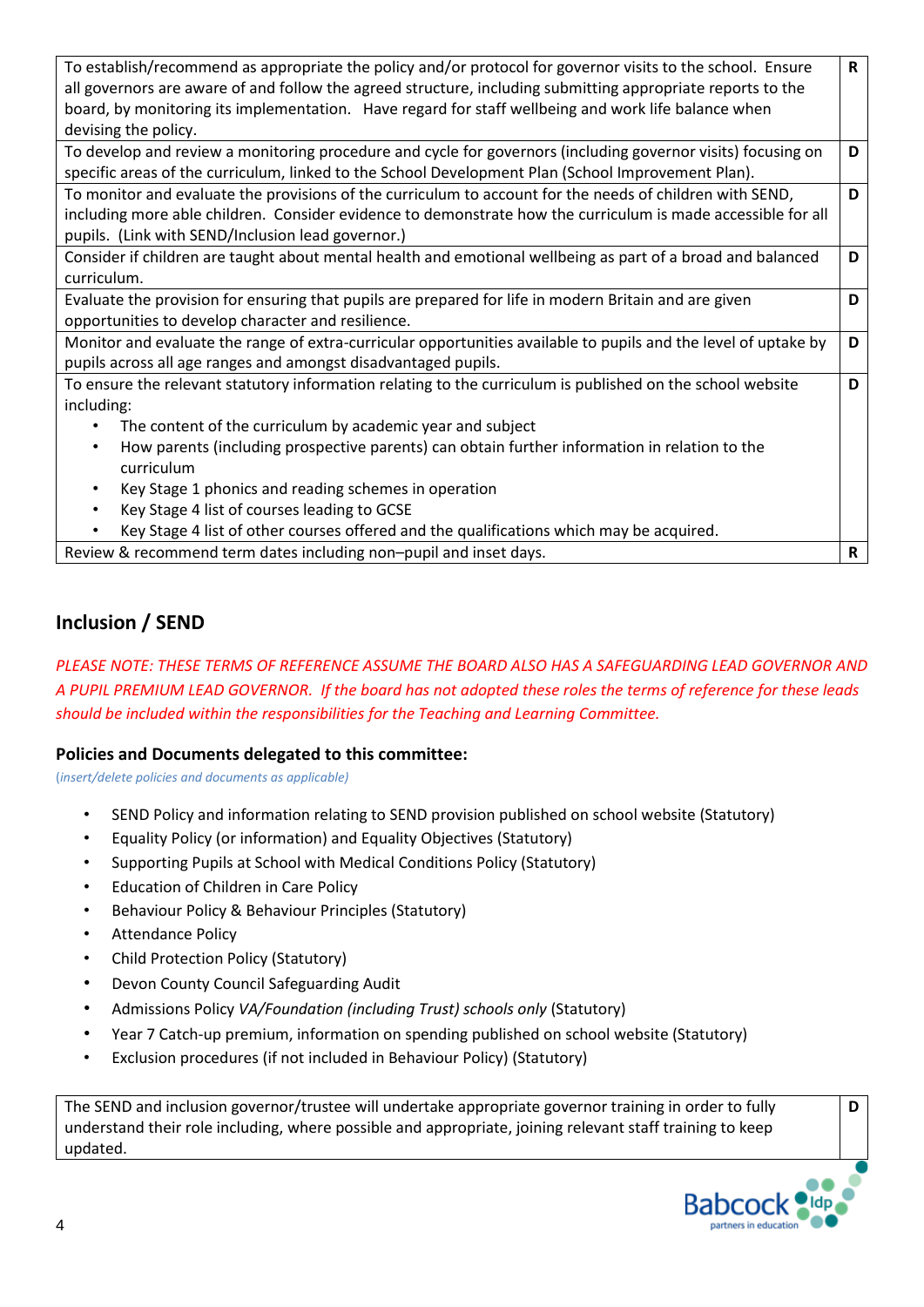| To champion the requirements of children with Special Education Needs and Disabilities by contributing to the<br>development of a SEND Policy, including provision for more able children, to recommend to the full governing<br>board. Highlight any resourcing/finance/staffing issues to the Finance and Personnel Lead<br>Governors/Trustees. | $\mathsf{R}$ |
|---------------------------------------------------------------------------------------------------------------------------------------------------------------------------------------------------------------------------------------------------------------------------------------------------------------------------------------------------|--------------|
|                                                                                                                                                                                                                                                                                                                                                   |              |
| Monitor the implementation and effectiveness of the agreed SEND policy and report to the full board. Ensure<br>relevant statutory information relating to SEND is published on the school website, updated at least annually<br>and when any changes occur.                                                                                       | D            |
| To ensure the needs of all pupils are met by ensuring the relevant policies, practices and procedures are in                                                                                                                                                                                                                                      | D            |
| place and being implemented effectively for all vulnerable groups. (Including, but not limited to: children in                                                                                                                                                                                                                                    |              |
| care; pupils with medical needs in school; pupils with English as a second language; pupils eligible for Free                                                                                                                                                                                                                                     |              |
| School Meals; ethnic minority and traveller pupils; forces children, pupils with protected characteristics, SEND                                                                                                                                                                                                                                  |              |
| pupils.)                                                                                                                                                                                                                                                                                                                                          |              |
| To consider impact for pupils, parents and staff with protected characteristics when developing/reviewing                                                                                                                                                                                                                                         | D            |
| policies. To monitor the school's engagement with individuals with protected characteristics and ensure that                                                                                                                                                                                                                                      |              |
| they are given an opportunity to contribute to the development of school processes and procedures.                                                                                                                                                                                                                                                |              |
| To assist with the identification of Equality Objectives for ratification by the board and monitor progress                                                                                                                                                                                                                                       | R            |
| towards these objectives, reporting to the board at least annually                                                                                                                                                                                                                                                                                |              |
| To ensure that the school meets the statutory requirements relating to equality legislation including                                                                                                                                                                                                                                             | D            |
| publishing the Equality Objectives, equality information (or an agreed policy) on the school website to show                                                                                                                                                                                                                                      |              |
|                                                                                                                                                                                                                                                                                                                                                   |              |
| how the school is complying with the Public Sector Equality Duty.<br>To ensure the governing board meets their statutory duty to be involved in the formulation of the 'Local Offer'                                                                                                                                                              | D            |
| with the Local Authority.                                                                                                                                                                                                                                                                                                                         |              |
| To monitor and evaluate the impact of Year 7 Catch-up Premium funding and report to the full governing                                                                                                                                                                                                                                            | D            |
|                                                                                                                                                                                                                                                                                                                                                   |              |
| board. Ensure information is published on the school website to show how the money has been spent and<br>the impact made.                                                                                                                                                                                                                         |              |
|                                                                                                                                                                                                                                                                                                                                                   |              |
| Ensure an attendance register is taken daily at school. Monitor pupil attendance figures and patterns. Review                                                                                                                                                                                                                                     | D            |
| and evaluate progress towards the schools' attendance targets. Monitor exclusion procedures and exclusion                                                                                                                                                                                                                                         |              |
| data, including pupils on a part time curriculum. Have due regard for children potentially missing from                                                                                                                                                                                                                                           |              |
| education. Review the Attendance Policy.                                                                                                                                                                                                                                                                                                          |              |
| To review and agree, with the headteacher, the Behaviour Policy based on the Behaviour Principles set by the                                                                                                                                                                                                                                      | D            |
| board. Check that the Policy and relevant information is published on the school website and monitor that                                                                                                                                                                                                                                         |              |
| there is continuity of application throughout the school.                                                                                                                                                                                                                                                                                         |              |
| To review and agree the Child Protection Policy (including Cyber Bullying and e-safety strategies) on an annual                                                                                                                                                                                                                                   | D            |
| basis. Monitor and evaluate implementation of the policy and report any concerns/ areas for improvement to                                                                                                                                                                                                                                        |              |
| the full governing board.                                                                                                                                                                                                                                                                                                                         |              |
| To meet with the SENDCO and work with them to analyse the impact of the schools' provision for SEND pupils                                                                                                                                                                                                                                        | D            |
| in relation to attainment and progress; attendance, punctuality and exclusion.                                                                                                                                                                                                                                                                    |              |
| Establish if the SENDCO has sufficient time and resources to enable them to carry out the role as described in                                                                                                                                                                                                                                    | $\mathsf{R}$ |
| the SEND Code of Practice? If your school shares a SENDCO across settings do they have sufficient                                                                                                                                                                                                                                                 |              |
| administration support to enable them to fulfil their role effectively? (Note - this should not be the                                                                                                                                                                                                                                            |              |
| Headteacher of one of the schools. The Code of Practice states it may be appropriate for smaller primary                                                                                                                                                                                                                                          |              |
| schools to share a SENDCO, but this must be kept under review to ensure there is no negative impact on                                                                                                                                                                                                                                            |              |
| outcomes or quality of provision.)                                                                                                                                                                                                                                                                                                                |              |
| To support the SENDCO in completing the SEN Funding Evaluation Tool (autumn term) and check that the data                                                                                                                                                                                                                                         | D            |
| matches the information held by the school. Use the SEN Funding Evaluation Tool to ensure that provision is                                                                                                                                                                                                                                       |              |
| being targeted effectively and consider the implications of the following year's budget for learners with SEND                                                                                                                                                                                                                                    |              |
| and inclusion needs. Ask how the Graduated Response is used in school to support the 'Assess, Plan, Do,                                                                                                                                                                                                                                           |              |
| Review' cycle.                                                                                                                                                                                                                                                                                                                                    |              |

## **School Improvement**

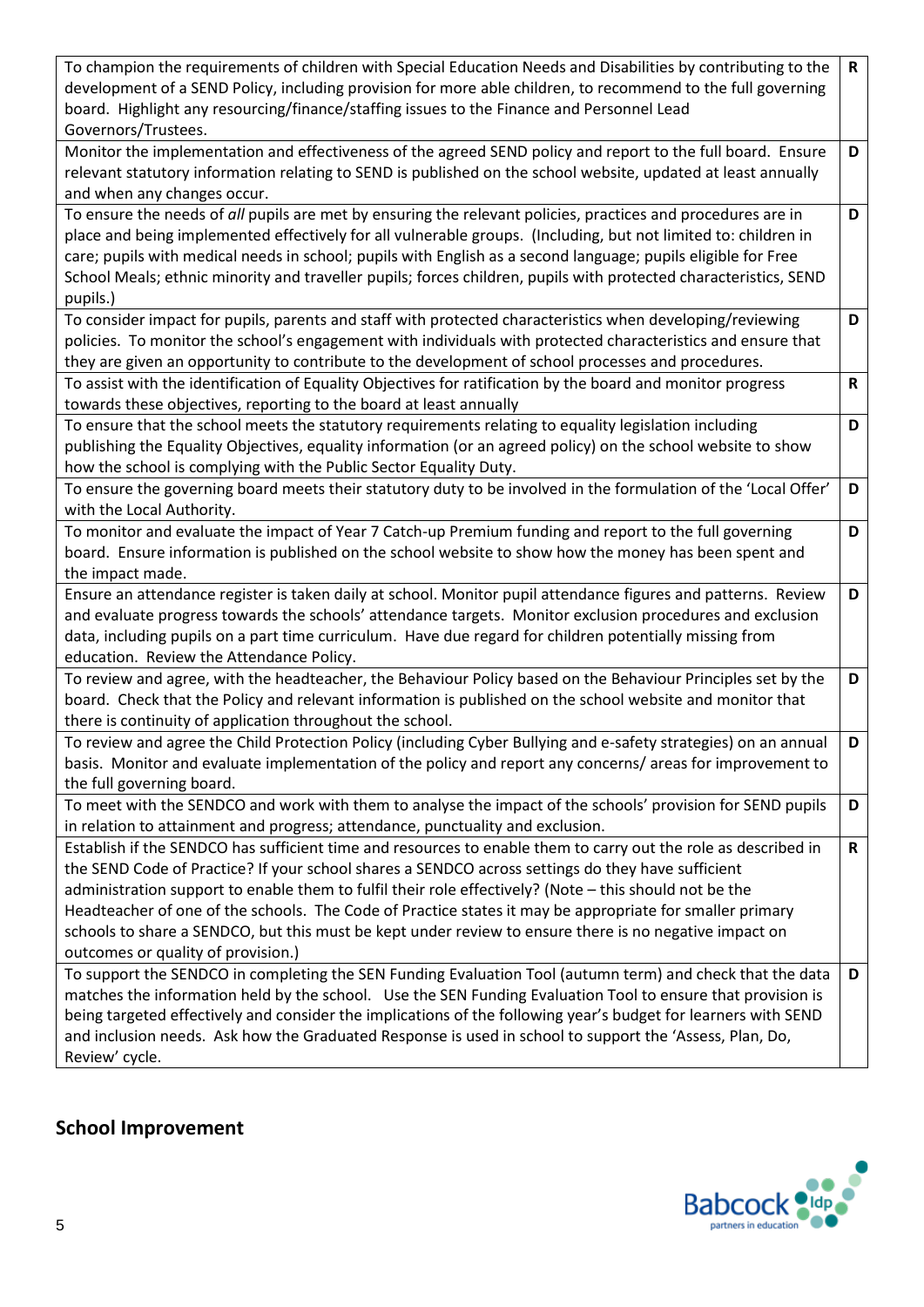#### **Policies and Documents delegated to this committee:**

(*insert/delete policies and documents as applicable)*

- Results the most recent Key Stage 2 or 4 results to be published on school website (Statutory)
- Ofsted Report, or a link to it, published on school website (Statutory)
- Performance tables, link to the DfE website available on school website (Statutory)

| To contribute to strategic planning within the school and to recommend the School Improvement Plan                 | R |
|--------------------------------------------------------------------------------------------------------------------|---|
| priorities (School Development Plan) to the full governing board, to include identified governor/trustee           |   |
| monitoring and evaluation criteria. Ensure that in formulating the plan Ofsted judgements, the vision for the      |   |
| school, current statutory responsibilities and school action plans are incorporated.                               |   |
| To review, monitor and evaluate the success and impact of the School Improvement Plan in conjunction with          | R |
| the head, senior leadership team and/or subject leaders, in accordance with the agreed formal monitoring           |   |
| arrangements. To discuss areas for additional support/intervention and recommend allocation of resources,          |   |
| report to full governing board.                                                                                    |   |
| To review and interrogate the external data available for the school and report/explain key messages,              | D |
| including benchmarking information, to the governing board. Ensure that governors involved with data               |   |
| analysis have current valid training to support their role. Ensure there a link to the DfE school performance      |   |
| table website on the school website.                                                                               |   |
| To ensure the continued knowledge and understanding of governors in respect of the Ofsted inspection               | D |
| framework including any changes since the school was last inspected and statutory responsibilities.                |   |
| To ensure that the schools' most recent Ofsted report, or a link to it, is available on the school website. Ensure | D |
| that the board is aware of the key findings of the most recent report and monitor actions being taken and          |   |
| progress relating to areas for improvement.                                                                        |   |
| To analyse Key Stage 2 data and results, including benchmarking, and report to the full governing board.           | D |
| Ensure that the most recent results are published on the school website in line with statutory requirements.       |   |

### **Community, Staff and Parental Links**

### **Policies and Documents delegated to committee:**

(*insert/delete policies and documents as applicable)*

- Complaints Procedure (Statutory)
- Data Protection Policy (Statutory)
- Freedom of Information (FoI) Publication Scheme (Statutory)
- Statement of the school's Ethos and Values published on school website (Statutory)
- Home School Agreement

(If the board has a GDPR lead in place the Data Protection policy and FoI Scheme may be delegated to them.)

To assist the headteacher and Senior Leadership Team (SLT) in promoting good relationships and communication with parents and the wider community. **D**

Ensure that the needs of stakeholders are monitored and there is an opportunity for individuals and groups to communicate their opinions and concerns. Ensure that the school (and the board where applicable) regularly consults with staff, parents and pupils, giving them an opportunity to contribute in the development of policies and procedures which will impact on them. Support the board in using parental views to inform the school's self-evaluation and strategic planning to improve the education of pupils. Ensure that parents, pupils and staff have a role in contributing to the board's vision for the school. **D**

To monitor the quality and effectiveness of information for stakeholders on the school website, including ensuring statutory policies and governance information appears on the website in a timely manner.



**R**